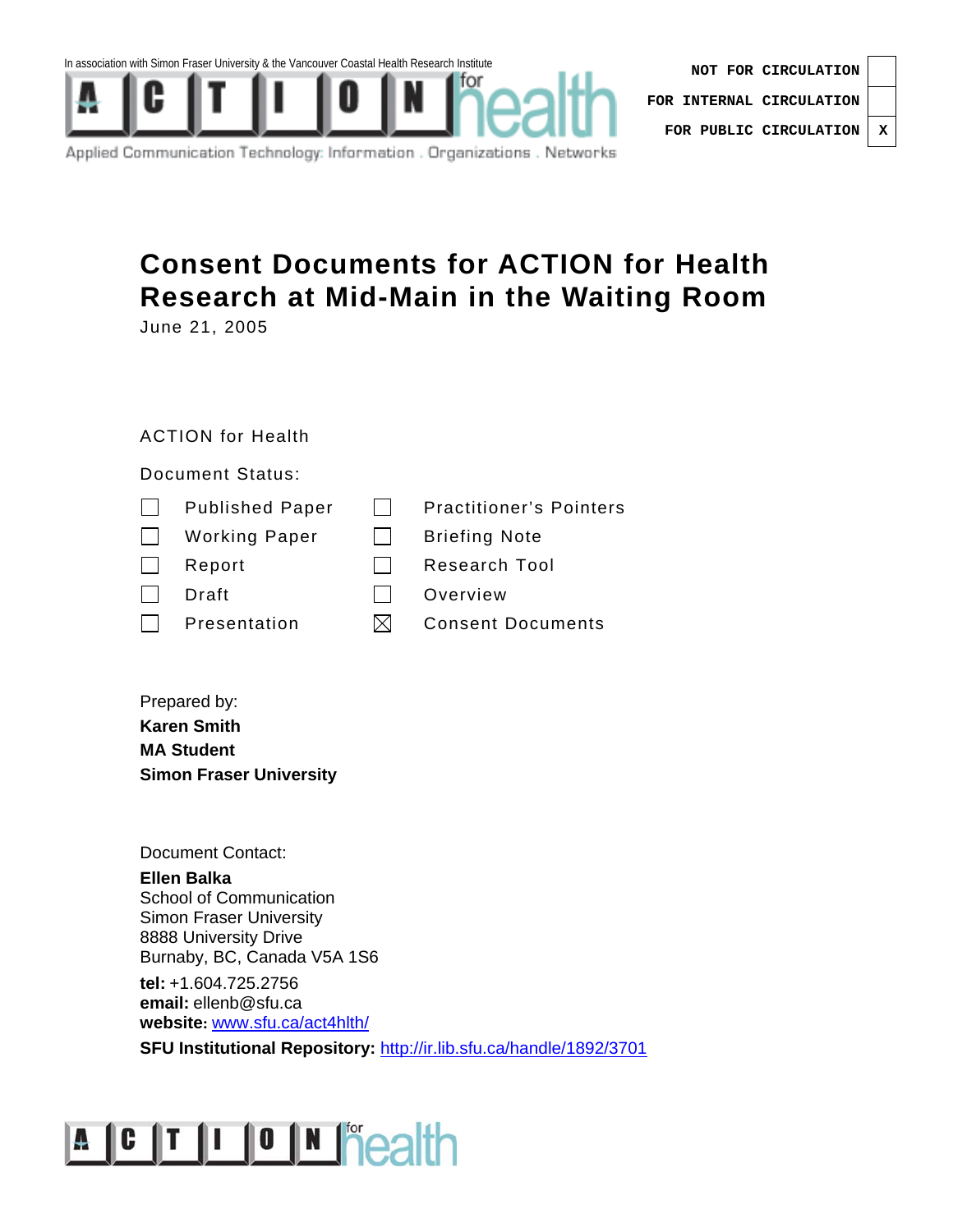

Simon Fraser University School of Communication Burnaby, BC V5A 1S6 T: 604.291.3687 F: 604.291.4024

## **Verbal Script for ACTION for Health Researcher at Mid-Main in the Waiting Room**

Hi, my name is  $\Box$ ; I'm a researcher on a project called ACTION for Health from Simon Fraser University where we study technology, like the Internet, in the health sector. I'm working with Mid-Main to understand how and if the waiting room can become a better place for patients to learn about their health with the introduction of an Internet terminal. I was wondering if you would be willing to participate in our study by:

Allowing me to take down written observations about what you do while you're waiting for your appointment today.

Participation in this study is voluntary and you can remain anonymous. Are you willing to participate? I need to start by asking you some basic questions to make a record of the fact that you've agreed to participate:

There are participant information sheets and optional feedback forms available on the counter if you would like more information about this study.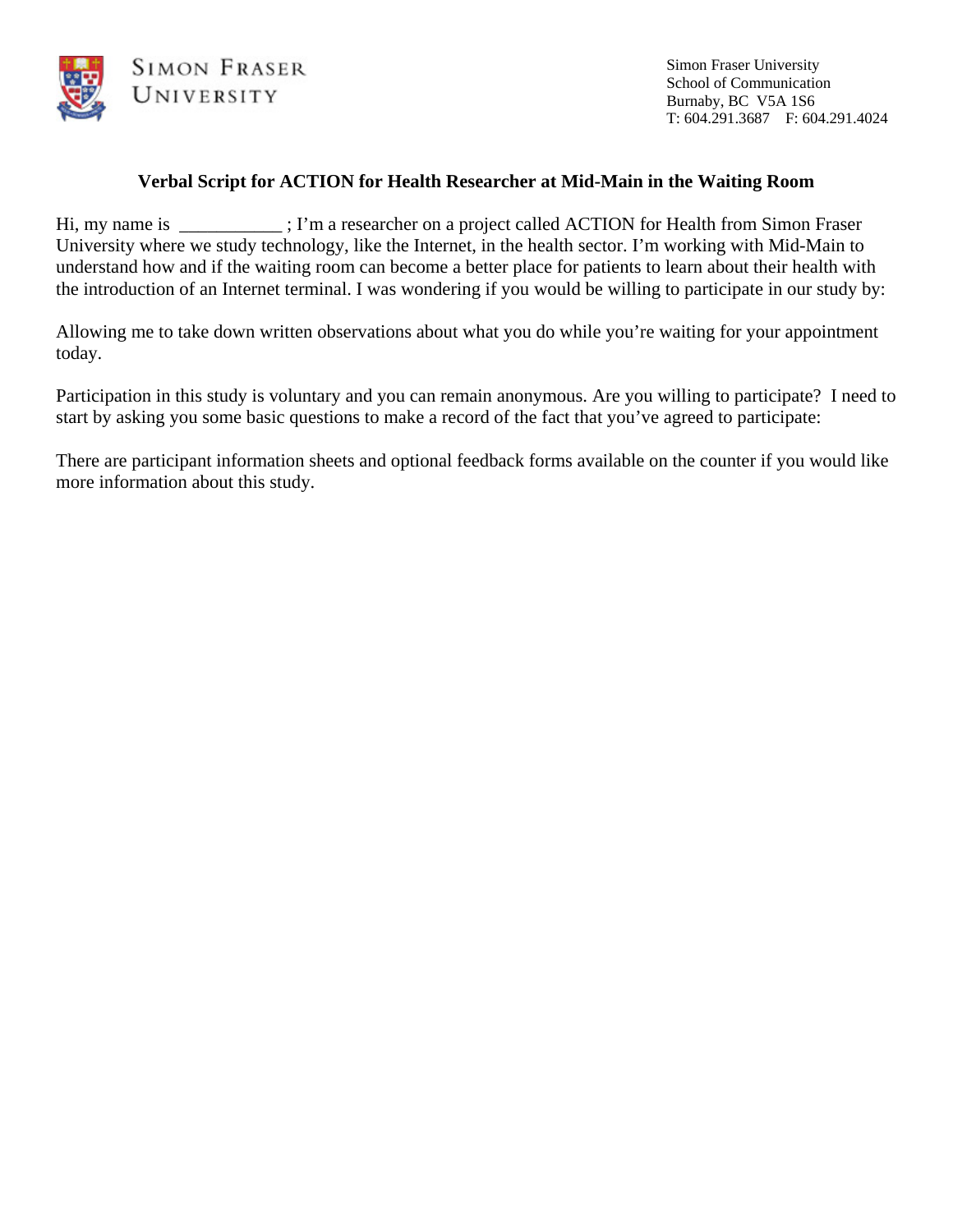

## PARTICIPANT TRACKING SHEET: Waiting Room Ethnography Mid-Main Community Health Centre

| Participant Number:                                                                                                       |                  |                    |          |  |  |  |  |
|---------------------------------------------------------------------------------------------------------------------------|------------------|--------------------|----------|--|--|--|--|
| Date:                                                                                                                     |                  |                    |          |  |  |  |  |
| Do you agree to me taking observations about what you are doing in the waiting room today as part of a<br>research study? |                  |                    |          |  |  |  |  |
| $\rm No$<br>Yes                                                                                                           |                  |                    |          |  |  |  |  |
| What is your age?:                                                                                                        |                  |                    |          |  |  |  |  |
| When is your appointment today?:                                                                                          |                  |                    |          |  |  |  |  |
| Which physician/practitioner are you seeing?:                                                                             |                  |                    |          |  |  |  |  |
| Notes:                                                                                                                    |                  |                    |          |  |  |  |  |
| Arrival Time:                                                                                                             | Departure Time:  | <b>Total Time:</b> | Reading: |  |  |  |  |
| Magazines                                                                                                                 | <b>Brochures</b> | Mid-Main News      |          |  |  |  |  |
|                                                                                                                           |                  |                    |          |  |  |  |  |
|                                                                                                                           |                  |                    |          |  |  |  |  |
|                                                                                                                           |                  |                    |          |  |  |  |  |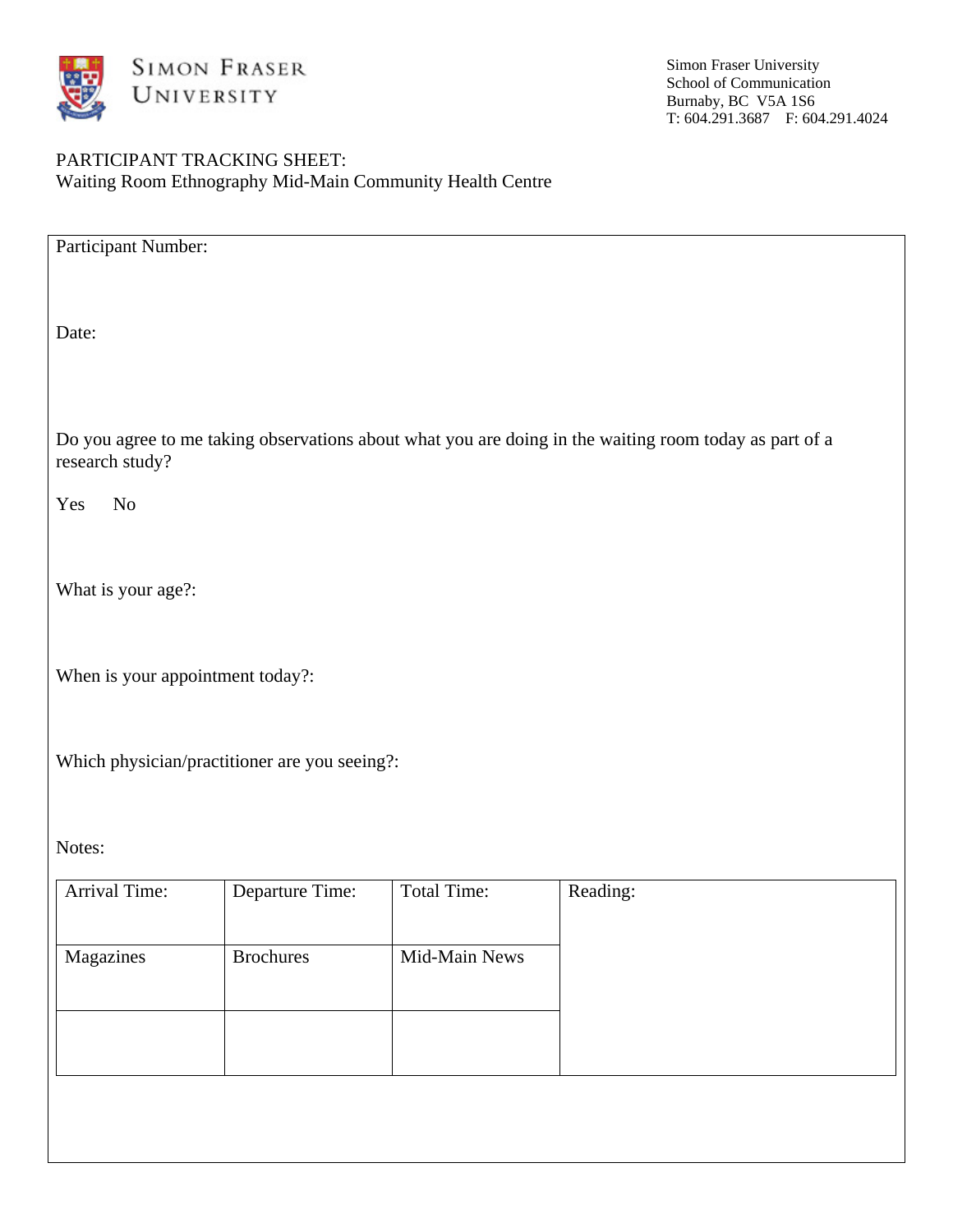

Simon Fraser University School of Communication Burnaby, BC V5A 1S6 T: 604.291.3687 F: 604.291.4024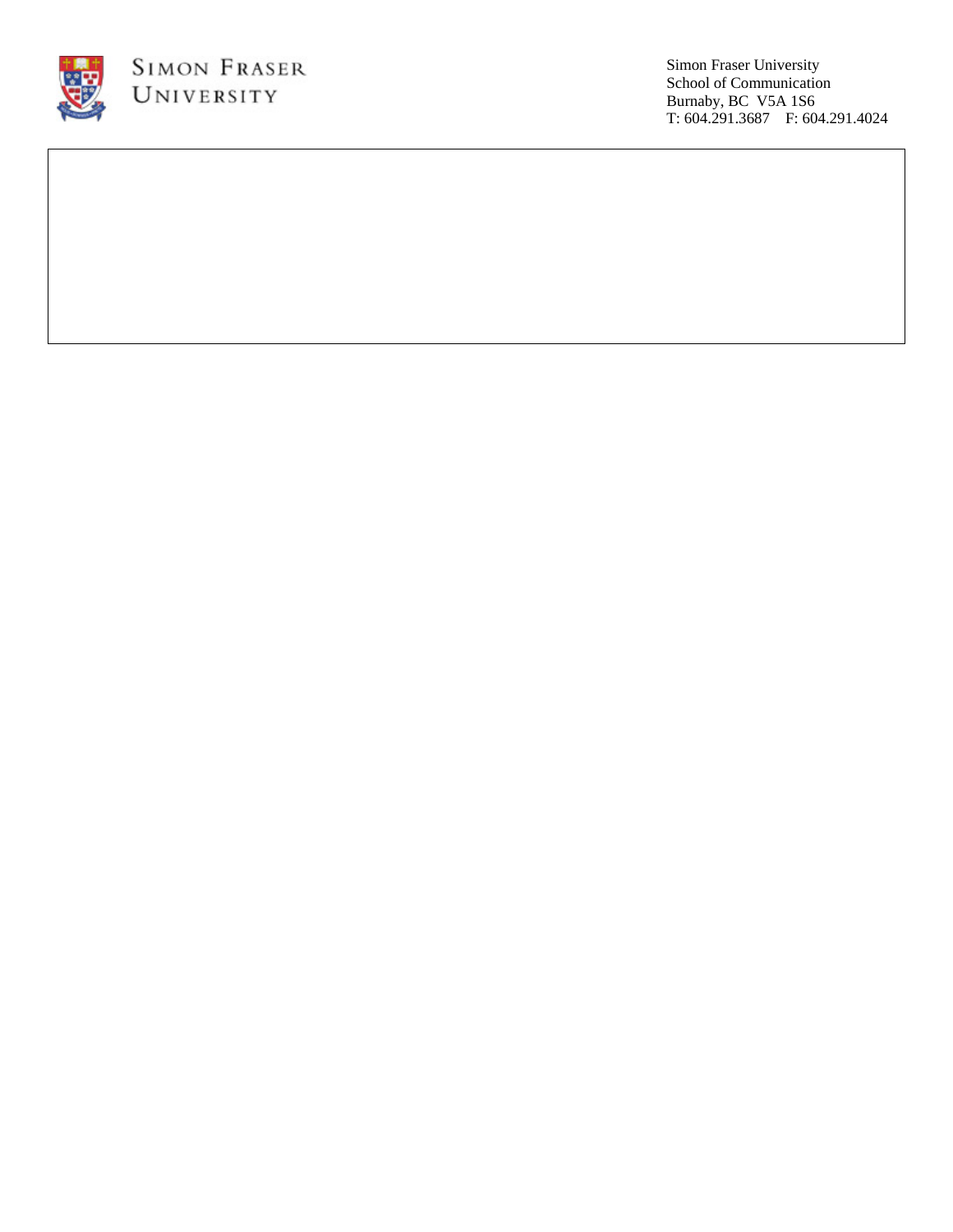



## **SIMON FRASER UNIVERSITY UNIVERSITY RESEARCH ETHICS REVIEW COMMITTEE SUBJECT FEEDBACK FORM**

## **Participants at The Mid-Main Community Health Centre (Internet Project)**

Completion of this form is **OPTIONAL**, and is not a requirement of participation in the project. However, if you have served as a subject in a project and would care to comment on the procedures involved, you may complete the following form and send it to the Chair, University Research Ethics Review Committee. All information received will be treated in a strictly confidential manner.

Name of Principal Investigator: Dr. Ellen Balka

**Title of Project: ACTION for Health (Applied Communication Technology: Information Organizations Networks)**

Address: School of Communication, Simon Fraser University, Burnaby, BC V5A 1S6

Were you asked if you were willing to participate today? **\_\_\_\_ (Yes or No)** 

Were there significant deviations from the originally stated procedures? **(Yes or No)** 

I wish to comment on my involvement in the above project which took place:

\_\_\_\_\_\_\_\_\_\_\_\_\_\_\_\_\_\_\_\_\_\_\_\_\_\_\_\_\_\_\_\_\_\_\_\_\_\_\_\_\_\_\_\_\_\_\_\_\_\_\_\_\_\_\_\_\_\_\_\_\_\_\_\_

| (Date) (Place) |                                               |                                                                                                                       | (Time) |  |
|----------------|-----------------------------------------------|-----------------------------------------------------------------------------------------------------------------------|--------|--|
|                |                                               |                                                                                                                       |        |  |
|                |                                               |                                                                                                                       |        |  |
|                |                                               |                                                                                                                       |        |  |
|                |                                               |                                                                                                                       |        |  |
|                |                                               |                                                                                                                       |        |  |
|                | <b>Completion of this section is optional</b> |                                                                                                                       |        |  |
| Your name:     |                                               | <u> 1989 - Johann Barbara, martin amerikan basal dan berasal dan berasal dalam basal dan berasal dan berasal dan</u>  |        |  |
| Address:       |                                               | <u> 1980 - Johann Barn, mars ann an t-Amhain ann an t-Amhain an t-Amhain ann an t-Amhain an t-Amhain ann an t-Amh</u> |        |  |
| Telephone:     |                                               | (h)                                                                                                                   |        |  |

This form should be sent to the Chair, University Ethics Review Committee, c/o Vice-President, Research, Simon Fraser University, Burnaby, BC V5A 1S6.